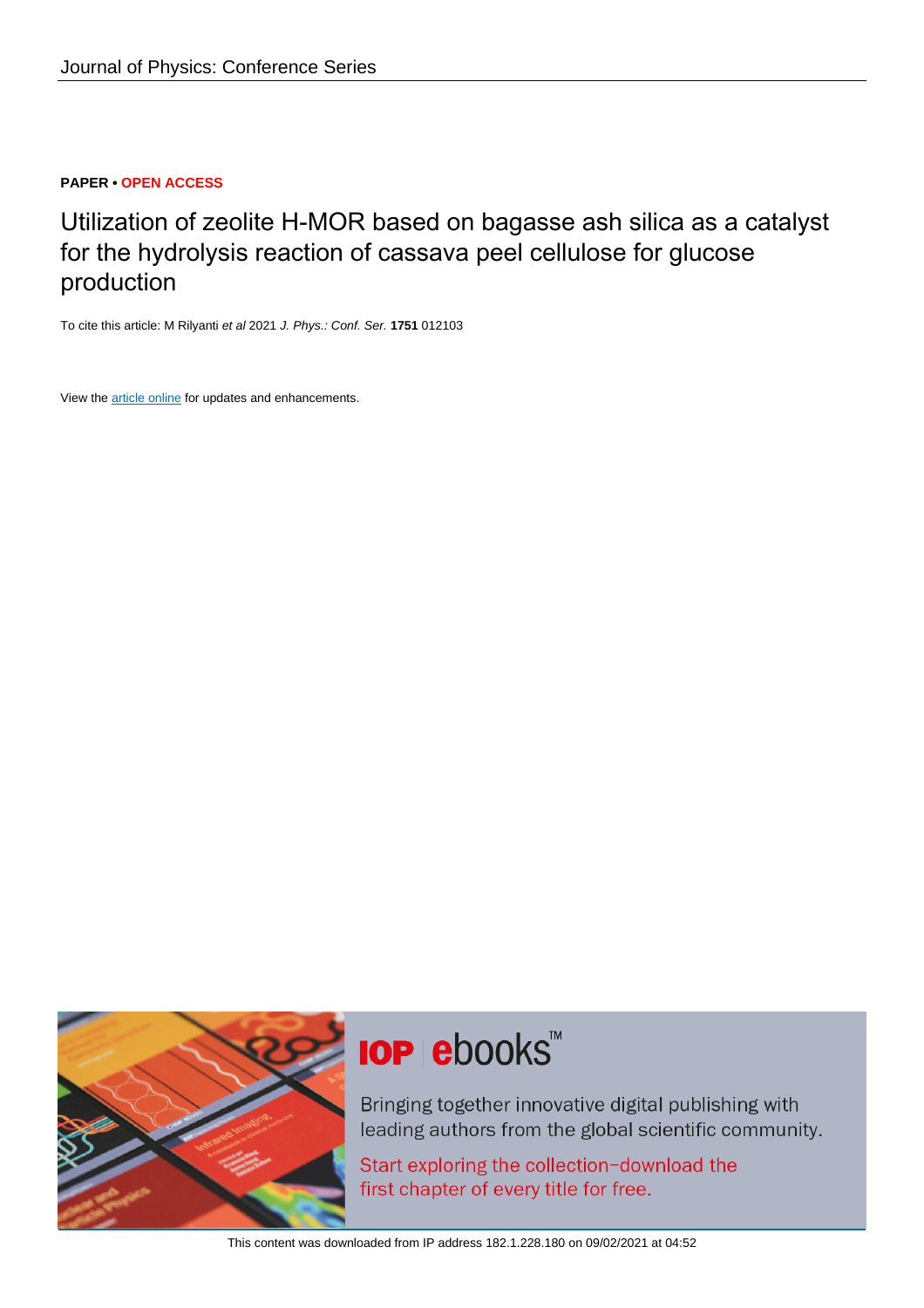# **Utilization of zeolite H-MOR based on bagasse ash silica as a catalyst for the hydrolysis reaction of cassava peel cellulose for glucose production**

**M Rilyanti**1\* **, U N Faidah**1,2 **, S Suharso**<sup>1</sup> **, K D Pandiangan**<sup>1</sup> **, I Ilim**<sup>1</sup>

<sup>1</sup> Department of Chemistry, Faculty of Mathematics and Natural Sciences, University of Lampung, Jl. Sumantri Brojonegoro no 1, Bandar Lampung, Indonesia

<sup>2</sup> Graduate Student of Department of Chemistry, Faculty of Mathematics and Natural Sciences, University of Lampung, Jl. Sumantri Brojonegoro no 1, Bandar Lampung, Indonesia

**Email corresponding author:** mita.rilyanti@fmipa.unila.ac.id. **Email** : mita.rilyanti@fmipa.unila.ac.id, ulfiatun.nurul@gmail.com, suharso@fmipa.unila.ac.id, kamisah.delilawati@fmipa.unila.ac.id, ilim@fmipa.unila.ac.id

**Abstract.** [Bagasse and cassava peel are](mailto:mita.rilyanti@fmipa.unila.ac.id) [waste that can be increase](mailto:ulfiatun.nurul@gmail.com)d economic value. In this [study, we have successfully](mailto:suharso@fmipa.unila.ac.id) [synthesized zeolite H-MOR from sug](mailto:kamisah.delilawati@fmipa.unila.ac.id)[arcane bagasse ash \(SCB](mailto:ilim@fmipa.unila.ac.id)A) silica using the Steam-Assisted Crystallization (SAC) method at 170˚C for 120 hours and determined its catalytic activity on the hydrolysis of cassava peel starch to produce glucose. H-MOR synthesized using LUDOX (commercial silica) was used as a comparison. The results showed that the MOR zeolite synthesized using SCBA and LUDOX silica had a crystallinity of 92.12% and 81.17%, respectively. The cellulose content in cassava peel flour is 57.8%. Optimization of the catalytic test variable showed that the hydrolysis of cellulose occurred at 140˚C for 4 hours with a 1: 1 ratio of catalyst and substrate. The glucose concentrations obtained from cellulose hydrolysis using zeolite H-MOR catalyst from SCBA and Ludox were 398.5 ppm and 237.45 ppm with conversion degrees of 60.4% and 61.2%, respectively.

**Keyword:** glucose, H-MOR, hierarchically porosity, sugarcane bagasse ash, and steamassisted crystallization

#### **1. Introduction**

Cassava production in Indonesia during 1980-2016 tended to increase. The Province of Lampung is the center for the largest cassava harvest in Indonesia with a total production of 27.17% [1]. Cassava processing will produce cassava peel waste which can have an impact on the environment [2]. However, polysaccharides in cassava peels (starch, cellulose, and hemicellulose) can be hydrolyzed

Content from this work may be used under the terms of theCreative Commons Attribution 3.0 licence. Any further distribution  $\bigcirc$ of this work must maintain attribution to the author(s) and the title of the work, journal citation and DOI. Published under licence by IOP Publishing Ltd 1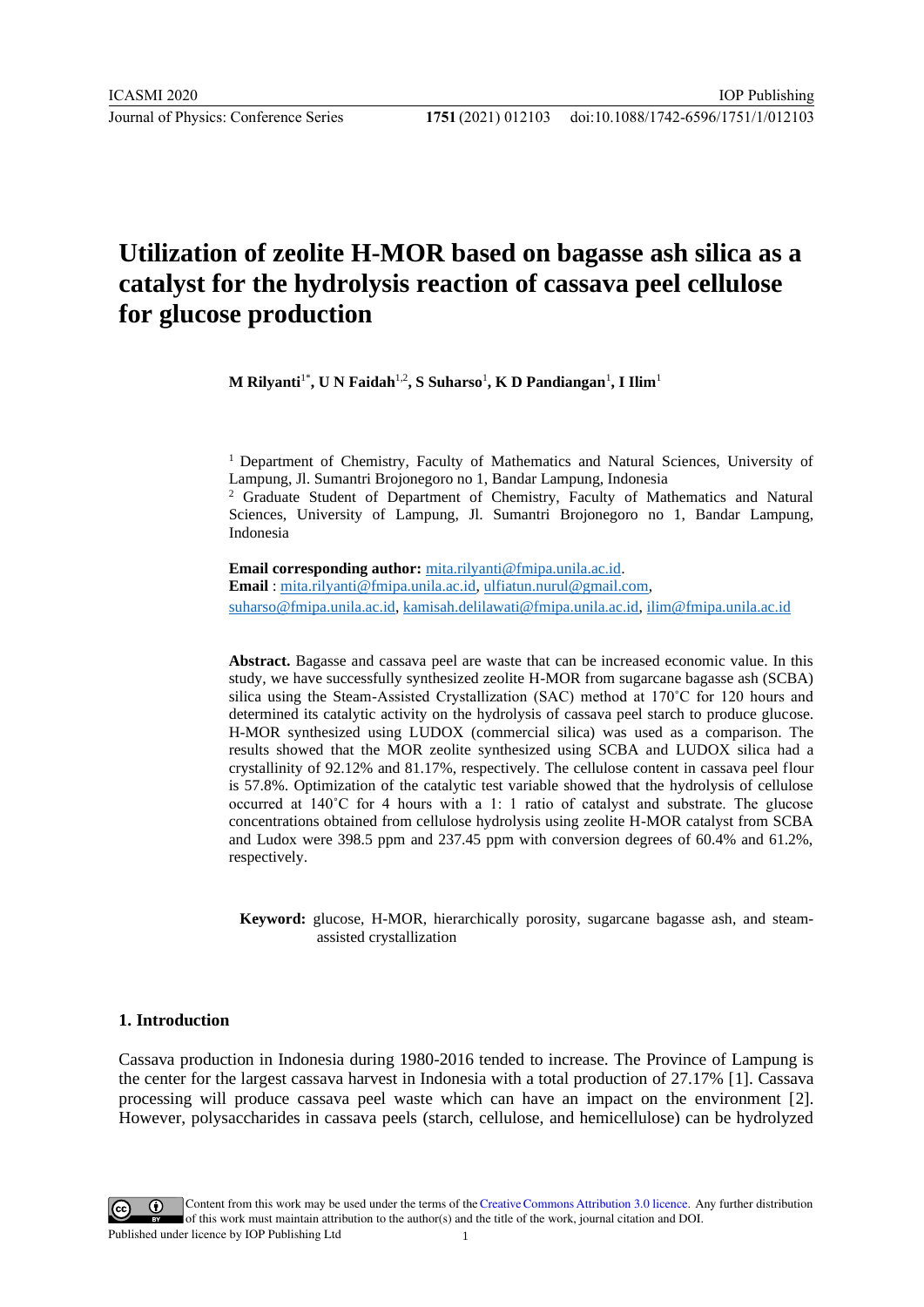ICASMI 2020 Journal of Physics: Conference Series **1751** (2021) 012103

to produce monosaccharides such as glucose to produce fuels such as bioethanol [3] as well as high quality chemicals such as 5-HMF (5-Hydroxy-Methyl-Furfural), an acid levulinate, and others [4]. Thus, the process of hydrolysis of cellulose to glucose is often said to be the first step into the biorefinery field [5]. The nature of cellulose which is a crystalline polymer with high chemical stability causes a slow hydrolysis reaction of cellulose so that a catalyst is needed to accelerate the reaction [6].

Hydrolysis reactions usually use enzymes as catalysts. This is due to the high selectivity of the enzyme, but the reaction takes a long time and is expensive [7]. Homogeneous catalysts provide good catalytic activity at low cost but less efficient because they produce a mixture that is difficult to separate and causes large amounts of waste [8]. Heterogeneous catalysts are widely used to overcome the limitations of the two types of catalysts both economically and their impact on the environment [9]. One of the heterogeneous catalysts that is often used is zeolite [10].

Zeolite is a crystalline aluminosilicate material with regular micropores  $\langle$  2nm) composed of SiO<sub>4</sub> and AlO<sup>4</sup> tetrahedral. Nowadays more than 200 types of synthetic zeolites have been discovered with pore sizes depending on the structure of the framework. Due to its unique properties including large surface area, high chemical and thermal stability, zeolite's adjustable form selectivity and acidity has been widely used as a catalyst in various chemical processes such as transesterification, cracking, isomerization, alkylation [11], including the hydrolysis of cellulose. Mordenite is a synthetic zeolite that is commonly used in various catalytic reactions. Zeolite MOR can be synthesized without the addition of templets and using natural silica from Sugarcane Bagasse Ash (SCBA) thereby minimizing production costs [12].

In this study, the catalytic activity of zeolite MOR was tested using silica from bagasse ash (SCBA) in the hydrolysis reaction of cassava peel cellulose and compared its catalytic activity with zeolite MOR synthesized using LUDOX commercial silica. The catalytic test variables carried out included temperature, time and amount of catalyst. To increase glucose production, efforts were made to increase the solubility and decrease the degree of crystallinity of cellulose using the mix-milling technique.

#### **2. Experimental Methods**

#### *2.1 Materials*

The starting materials used in this research are bagasse from PT. Adi Karya Gemilang at Terbanggi Besar, LUDOX (HS-40) (colloidal silica, Sigma Aldrich), sodium hydroxide (NaOH, Merck), hydroxide (Al (OH)<sub>3</sub>, Sigma-Aldrich), nitric acid (HNO<sub>3</sub>, Sigma-Aldrich), cassava peel, sulfuric acid (H2SO4, Sigma-Aldrich), calcium carbonate (CaCO3, Sigma-Aldrich), ammonium nitrate (NH4NO3, Merck), and deionized water  $(H_2O)$ . All the commercial reactants were in reagent grade and used without further purification.

#### *2.2 Silica Extraction from Bagasse*

Bagasse was immersed in 2.5% HNO<sub>3</sub> and heated at  $80^{\circ}$ C for 1 hour, rinsed with distilled water and oven-dried at 100˚C. The dry bagasse is burned using a furnace at a temperature of 600˚C for 5 minutes to produce bagasse ash (SCBA). Silica extraction from bagasse ash was preceded by dissolving SCBA in 2 M NaOH and heated at 80˚C to boiling for 1 hour. The mixture was left at room temperature for 24 hours and filtered to obtain a brownish yellow filtrate. The filtrate was added with  $10\%$  HNO<sub>3</sub> solution dropwise to form a hydrogel at pH 7. The hydrogel formed was left for 48 hours to form a gel, dried at 80˚C for 24 hours. The silica obtained was then characterized and used as a precursor for the synthesis of MOR zeolite.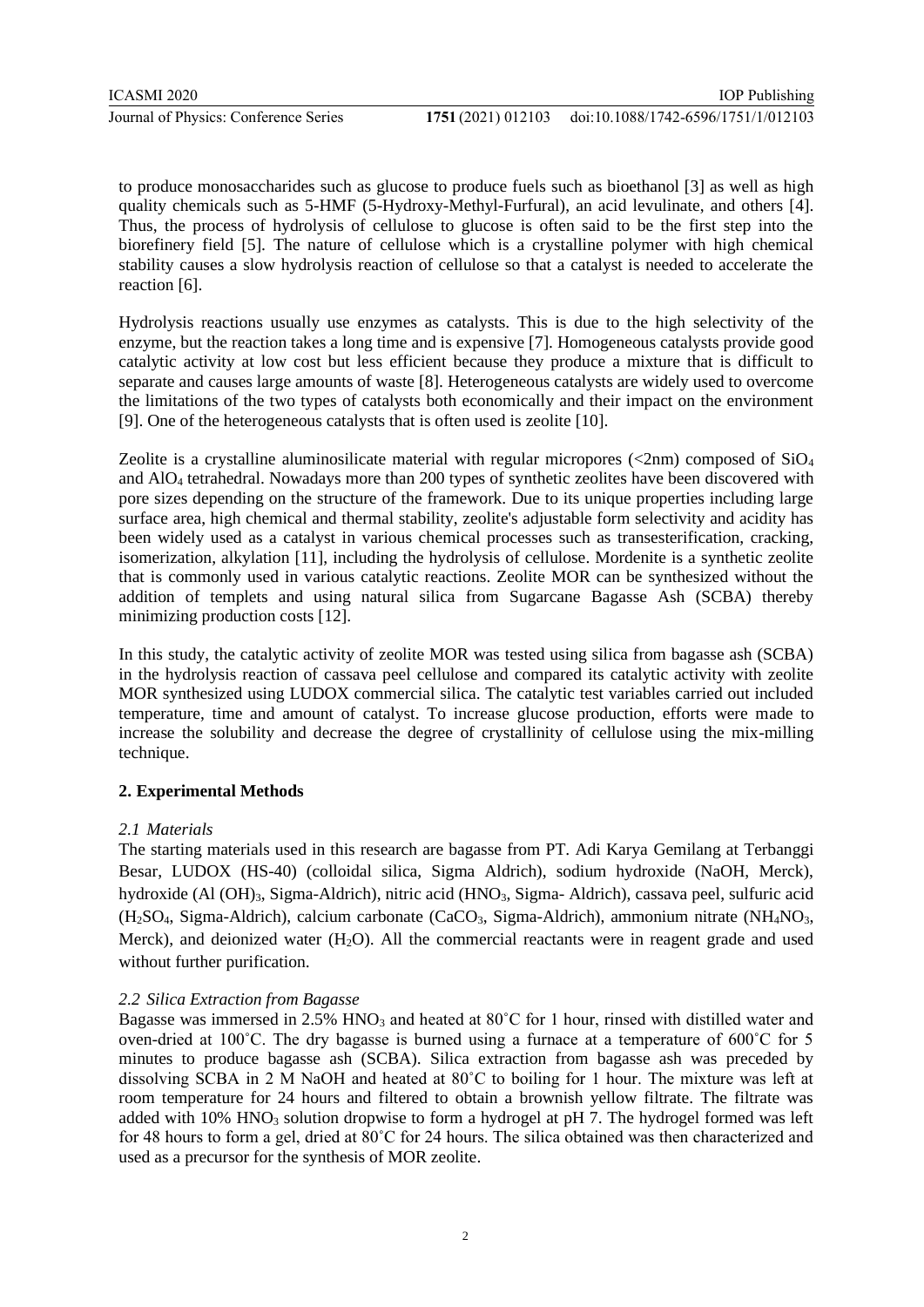*2.3 Synthesis of Zeolite MOR Using the Steam-Assisted Crystallization (SAC) Method*

Zeolite MOR was synthesized using silica of bagasse ash and LUDOX with a molar composition of 1 SiO<sub>2</sub>: 0.229 NaOH: 30 H<sub>2</sub>O: 0.184 Al<sub>2</sub>O<sub>3</sub> [13]. The mixture was stirred and heated at 60<sup>°</sup>C until a dry gel was obtained. 2 g of dry gel is put into a small Teflon and placed in a larger teflon containing 10 mL of water. The larger teflon was put into autoclave stainless steel and heated at 170˚C for 120 hours. The resulting solid was washed and dried at 90°C. the resulting product was calcined at a temperature of 550 °C for 6 hours. The zeolite samples were ion exchanged using 2 M  $NH<sub>4</sub>NO<sub>3</sub>$ solution and subsequently followed by calcination at 550 °C for 6 hours to obtain protonated zeolite (H-MOR).

#### *2.4 Characterizations*

Silica SCBA and zeolite MOR were characterized using X-ray diffraction (XRD), X-ray fluorescence (XRF), Fourier-transform infrared spectroscopy (FTIR), Scanning Electron Microscope (SEM),  $N_2$ physisorption isotherm [14].

# *2.5 Catalyst Activity Test*

# *2.5.1 Hydrolysis Reaction*

0.03 g H-MOR (SCBA and ludox) is mixed with 0.05 g of cellulose flour. The mixture was then crushed using a mortar and pestle for 24 hours and put into Teflon containing 5 mL of distilled water [15]. The hydrolysis reaction was carried out at 140˚C for 3 hours. The hydrolyzed mixture was cooled and separated from the precipitate using filter paper. The glucose content in the filtrate was analyzed using UV-Vis at a wavelength of 540 nm using the Mendels method. Optimization of the catalytic test variables carried out included variations in temperature, time and amount of catalyst.

#### **3. Results and discussion**

#### *3.1 Silica from Sugarcane Bagasse Ash (SCBA)*

The structure and phase of SCBA silica were determined by XRD at  $2\theta = 5^{\circ}$ - 60° as shown in Figure 1. The amorphous phase is characterized by peaks extending around  $2\theta = 22^{\circ}$  [16].

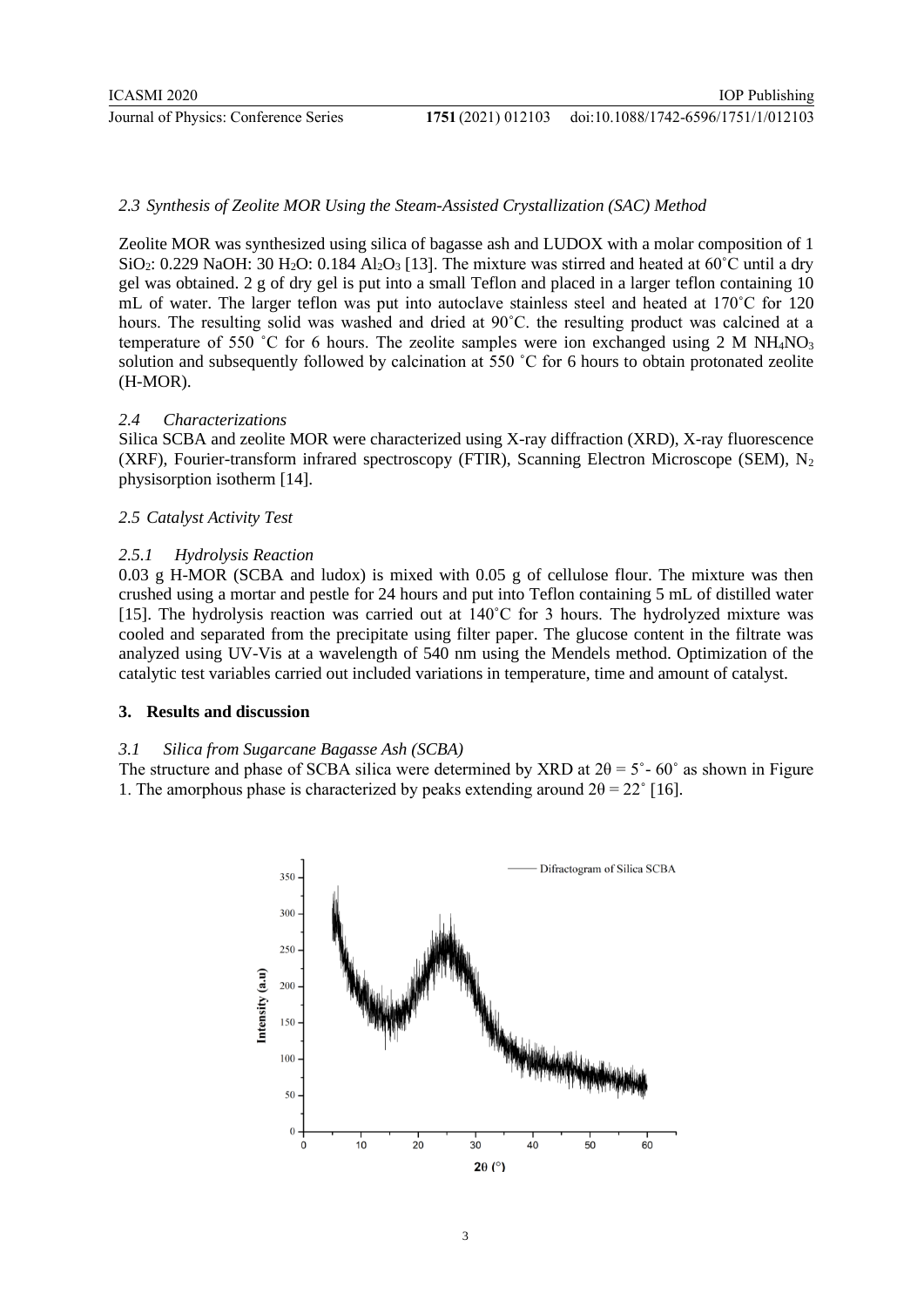**Figure 1.** Diffractogram of SCBA silica

The diffractogram in Figure confirmed that the typical peaks of quartz silica were not detected in the SCBA silica. The amorphous structure of silica makes it easy to rearrange the structure into a zeolite framework [17]. The results of XRF observation that the  $SiO<sub>2</sub>$  and  $Al<sub>2</sub>O<sub>3</sub>$  content in the extracted silica products were 79.47% and 18.13%, respectively. The composition of the compounds in the extracted silica is shown in Table 1.

| <b>Tabel 1.</b> Chemical composition of SCBA silica |                    |
|-----------------------------------------------------|--------------------|
| Compound                                            | Composition $(\%)$ |
| SiO <sub>2</sub>                                    | 79.477             |
| MgO                                                 | 0.483              |
| $Al_2O_3$                                           | 18.135             |
| $P_2O_5$                                            | 1.243              |
| $K_2O$                                              | 0.05               |
| CaO                                                 | 0.321              |
| TiO <sub>2</sub>                                    | 0.006              |
| $Cr_2O_3$                                           | 0.008              |
| MnO                                                 | 0.001              |
| Fe <sub>2</sub> O <sub>3</sub>                      | 0.11               |
| ZnO                                                 | 0.085              |
| Ga <sub>2</sub> O <sub>3</sub>                      | 0.001              |
| $Ag_2O$                                             | 0.063              |
|                                                     |                    |

The functional groups in SCBA were identified using FTIR as shown in Figure 2. Silanol (Si-OH) and siloxane (Si-O-Si) functional groups are the main functional groups of SCBA silica. The OH group from Si-OH appeared at the wave number  $3391.7 \text{ cm}^{-1}$  and the Si-O-Si asymmetric stretching vibrations were  $1640.2$  cm<sup>-1</sup> and  $1007.2$  cm<sup>-1</sup>. The wave number  $685.8$  cm-1 is identified as symmetric Si-O-Si.

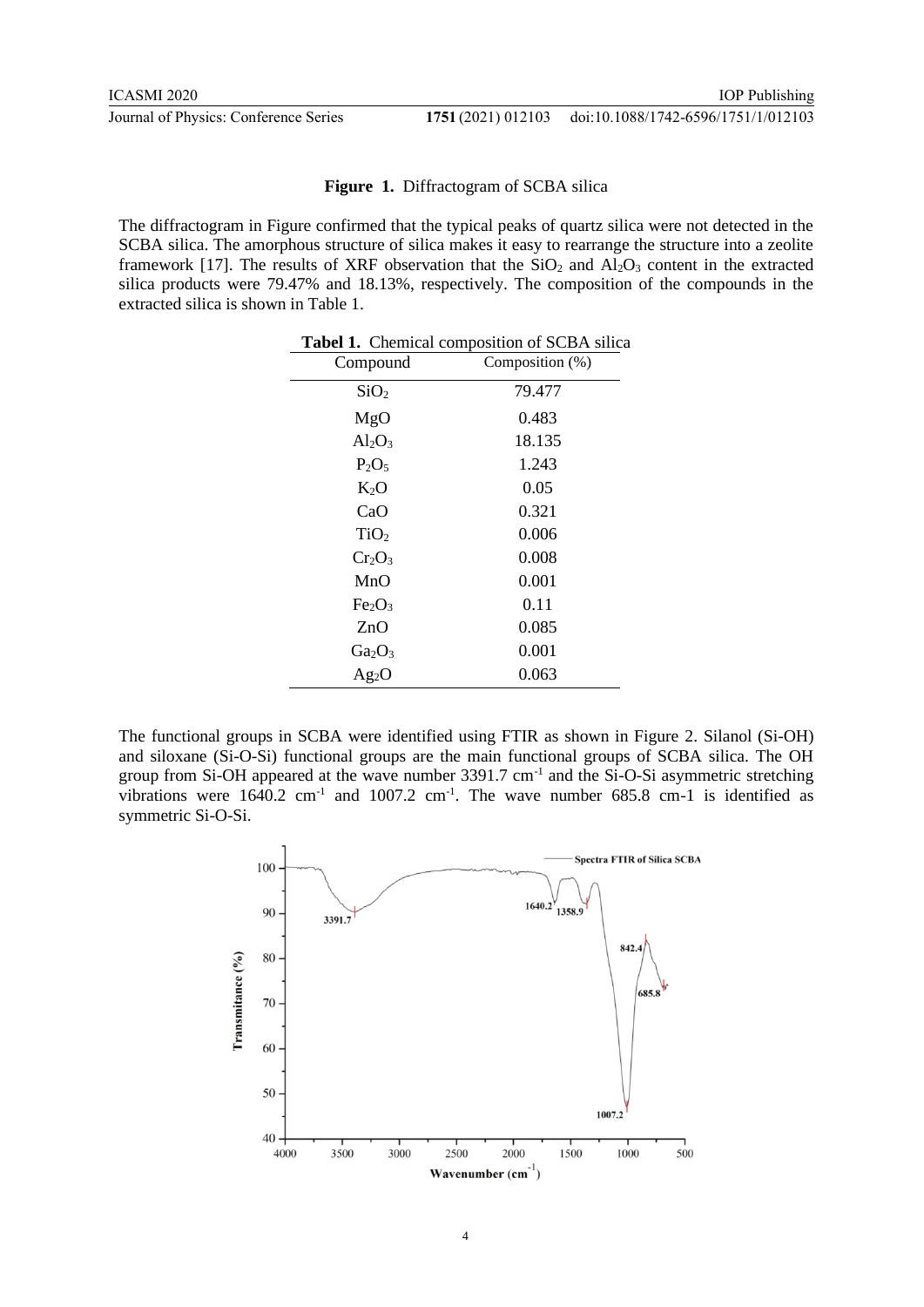# **Figure 2.** FTIR spectra of Silica SCBA

#### *3.2 Zeolite Mordenite*

The synthesis of zeolite MOR was carried out using the Steam Assisted Crystallization (SAC) method where the crystallization of MOR zeolite was assisted by water vapor [18]. Water vapor will be absorbed into the intermediate gel pores thereby facilitating crystallization by increasing diffusion, controlling the distance between precursors, assisting migration, and participating in crystal growth.

The formation of a crystal nucleus (nucleation) and crystal growth are the two most important steps in the crystallization of zeolites. During the induction period, rearrangement of the aluminosilicate amorphous gel will occur and form a small amount of crystal core as long as the precursor mixture is heated. The synthesis process includes a series of chemical reactions that occur in the liquid and solid phases through hydrolysis / dissolution reactions, and condensation [19].

During the dry gel formation process, a number of small clusters of primary building blocks are formed as a result of the reaction between the silicate anion  $[SiO<sub>4</sub>]$  and  $[Al(OH)<sub>4</sub>]$  where this aluminate ion will give a negative charge [Al(OH)<sub>4</sub>] tetrahedral. in alkaline solution and combine to form a Na<sup>+</sup> cation stabilized zeolite aluminosilicate framework. The high concentration of reactants in xerogels allows the formation of a crystal nucleus from the combination of a number of small clusters of primary building blocks [20-21]. In the next crystallization process, the gel will shrink while others become zeolite nucleus and grow rapidly by consuming nutrients (precursors) to become nanocrystallites [22-23]. After orienting each other, these nanocrystals then form a mesoporous network [13, 18].

Figure 2 shows that the zeolite-MOR synthesis has been successfully carried out. The relative intensity which represents the crystallinity level of each sample [24] shows that zeolite-MOR LUDOX and zeolite-MOR SCBA have crystallinity levels of 81.17% and 92.12%, respectively. Both samples have relatively high crystallinity, which is shown by the XRD diffractogram that both have good peak sharpness and fairly flat baseline. Hu et al (2008) also succeeded in synthesizing zeolite-MOR with a crystallinity of 91%.

Zeolite MOR has a crystallite size of 50-200 nm [25]. In this study, the crystallite sizes of zeolite-MOR LUDOX and zeolite-MOR SCBA were 148.75 nm and 216.72 nm, respectively. Crystallite size is obtained using the Scherer equation and is the average overall particle size versus individual crystallite size. The difference in crystal size is caused by the difference in the rate of nucleation that occurs. The faster the nucleation rate occurs, the smaller zeolite will be produced [26].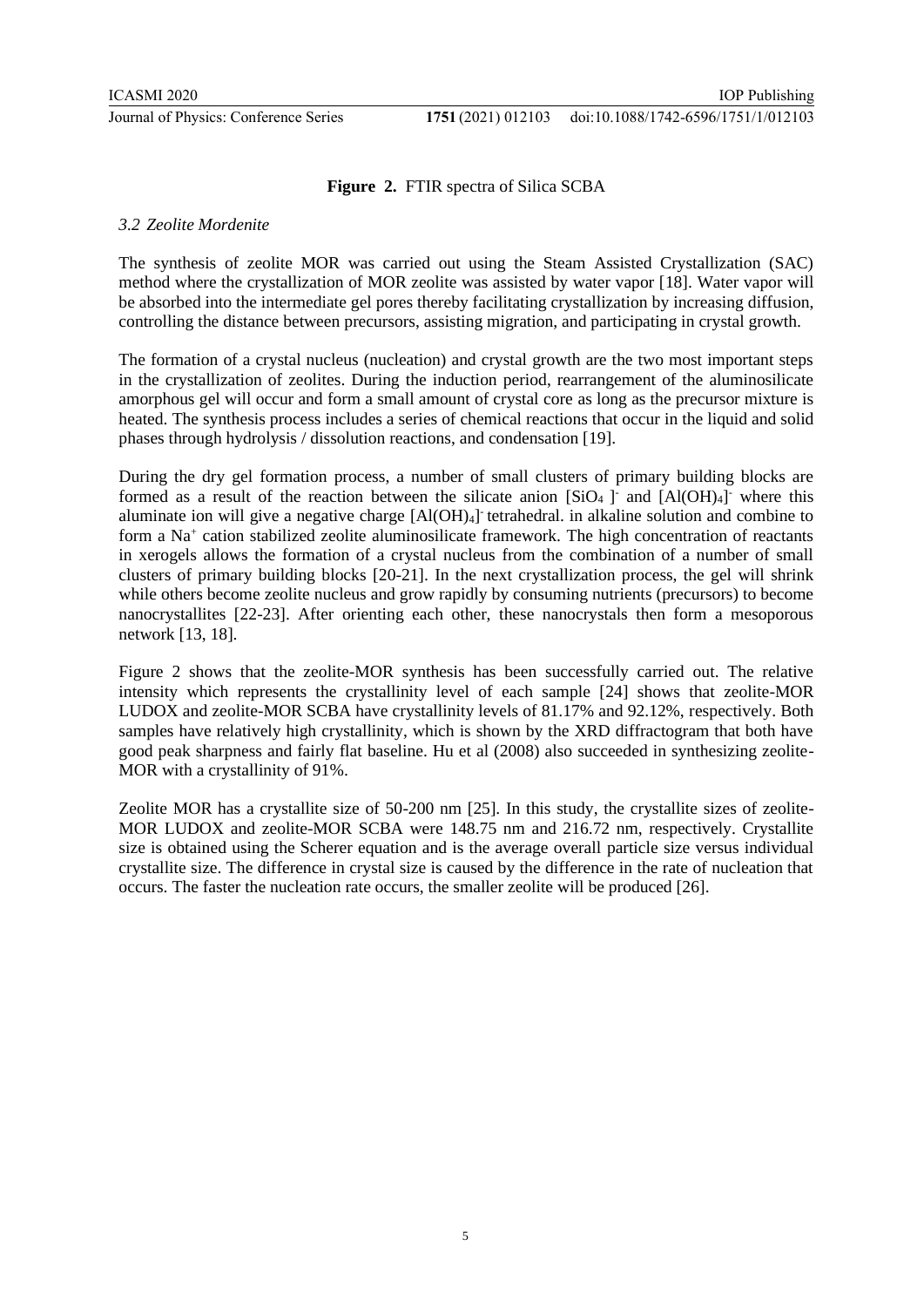

**Figure 3.** Diffractogram from ZeolitMOR (a) Standard (b) SCBA (c) LUDOX



**Figure 4.** The morphology of hierarchical pore MOR zeolite based on silica SCBA

Zeolite MOR (SCBA) and zeolite-MOR (LUDOX) which have been identified as having a crystal phase through XRD characterization are further characterized using SEM to see the morphology of the samples shown in Figures 3 and 4.

Some of the zeolite-MOR morphologies that have been reported are needle-like, fiber-like, rod-like, prism-like and spherical like crystals [23, 27]. The morphology of the LUDOX-MOR zeolite sample shown in Figure 4 has the same short, fused rod shape as reported by Zhang et al (2011) with the addition of a sphere of non-uniform size. Stem crystals like this are common in the synthesis of zeolite-MOR based on colloidal silica because the form of  $SiO<sub>2</sub>$  hydrate in colloidal silica has been well dispersed [18].

#### *3.3 Catalyst Activity Test*

#### *3.3.1 The hydrolysis reaction*

The hydrolysis reaction of cellulose was carried out using 0.05 g of cellulose and 0.03 g of H-MOR zeolite catalyst using 5 mL of distilled water. The results of hydrolysis of zeolite H-MOR (LUDOX) and H-MOR (SCBA) in the form of glucose filtrate as much as 2.5 mL and 2.7 mL with residual deposits of 0.06 g and 0.07 g. The conversion percentages of cellulose for each catalyst were 28.12% and 12.14%. The reducing sugar concentration produced with the LUDOX H-MOR zeolite catalyst was 370.16 mg / L, while the SCBA H-MOR zeolite only produced a reducing sugar concentration of 227.8 mg / L. It is known that the amount of cellulose converted with the help of zeolite H-MOR SCBA produces more by-products so that the glucose concentration is lower.

#### *3.3.2 Determination of the optimum temperature*

The results showed that the concentration of reducing sugars increased with increasing reaction temperature when using LUDOX zeolite-MOR as a catalyst. Meanwhile, the hydrolysis reaction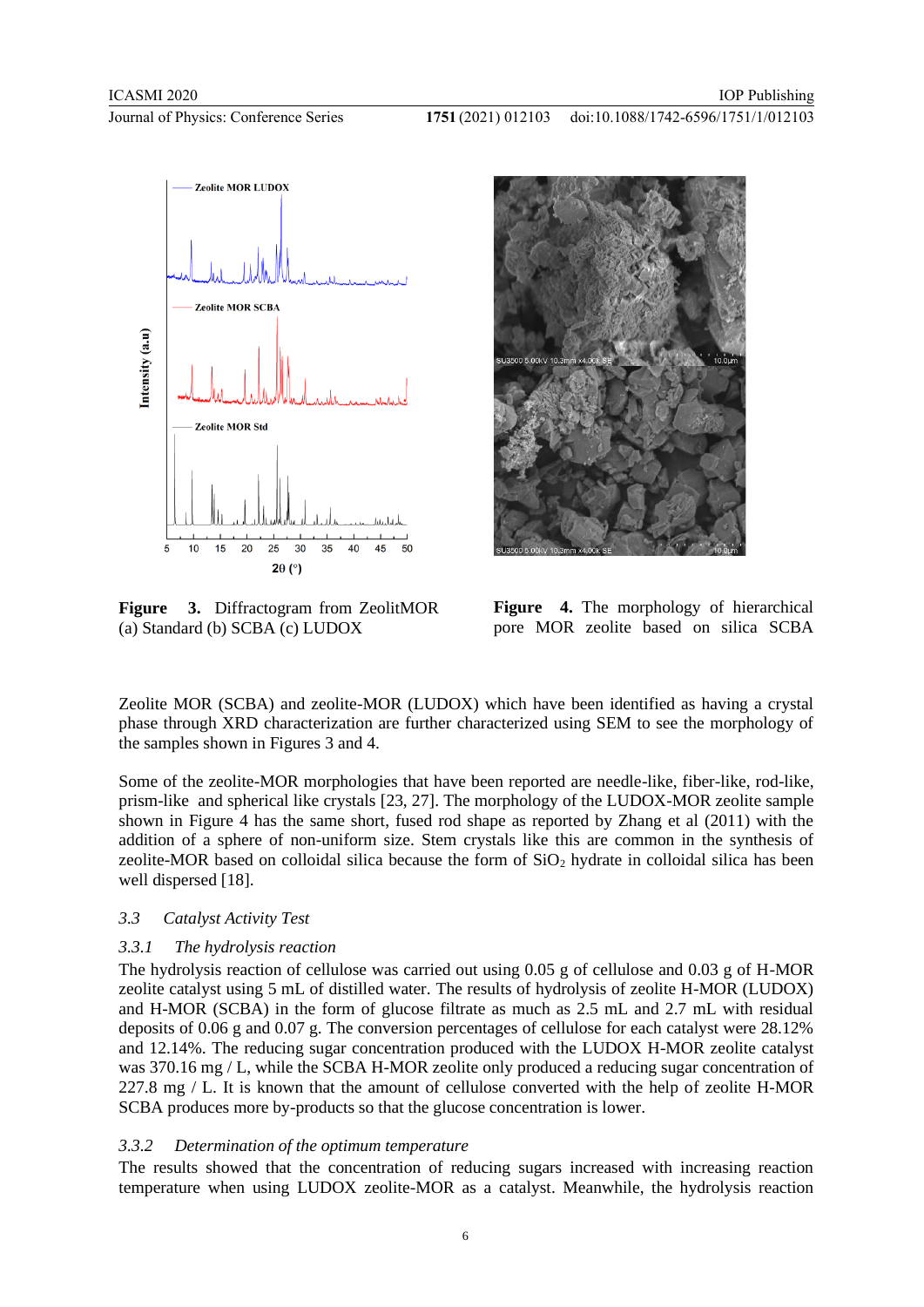catalyzed by zeolite MOR SCBA shows a decrease in catalytic activity at 160 ˚C as seen in Figure 5. At lower temperatures (90˚C, 100˚C, and 120˚C) the β-1 bond breaks, 4 glycosidic in cellulose does not occur completely so that its conversion to glucose has not been fully achieved. Meanwhile, if the reaction is carried out at too high a temperature (160˚C) the reducing sugar products formed tend to dehydrate and form byproducts such as levulinic acid, formic acid, and 5-HMF [15] on zeolite-MOR SCBA reducing sugar concentrations experiencing a decrease even though the% conversion was obtained at a temperature of 160˚C managed to reach 53%. The hydrolysis reaction using zeolite-MOR LUDOX still experienced an increase in reducing sugar concentration along with the increase in temperature, but the increase was not significant and there was a lower% conversion at high temperatures, namely 32.8% from the previous 65.6%, so it can be said that LUDOX zeolite-MOR is not able to run optimally at too high temperature. Based on the results obtained, the optimum temperature that is good for use in the hydrolysis of cellulose using zeolite H-MOR is 140˚C.





#### *3.3.3 Determination of the optimum time*

The hydrolysis reaction catalyzed by the zeolite H-MOR LUDOX showed an increase in the reducing sugar concentration and the percent conversion until the reaction time was 6 hours. However, the increase in concentration did not show a significant difference at 4 hours of reaction. This is in accordance with the findings of Lanzafame et al (2019) where an increase in reaction time will increase the productivity of cellulose conversion, but it can also decrease the cellulose cellulose yield of glucose products.

The increase in the percentage of cellulose conversion in the hydrolysis reaction using the Zeolite H-MOR SCBA catalyst was accompanied by a decrease in the concentration of reducing sugars over the reaction time of 4 hours. The reaction time that is too long results in a decrease in the stability of the sugar products formed and leads to further decomposition reactions into 5-HMF products and levulinic acid [28].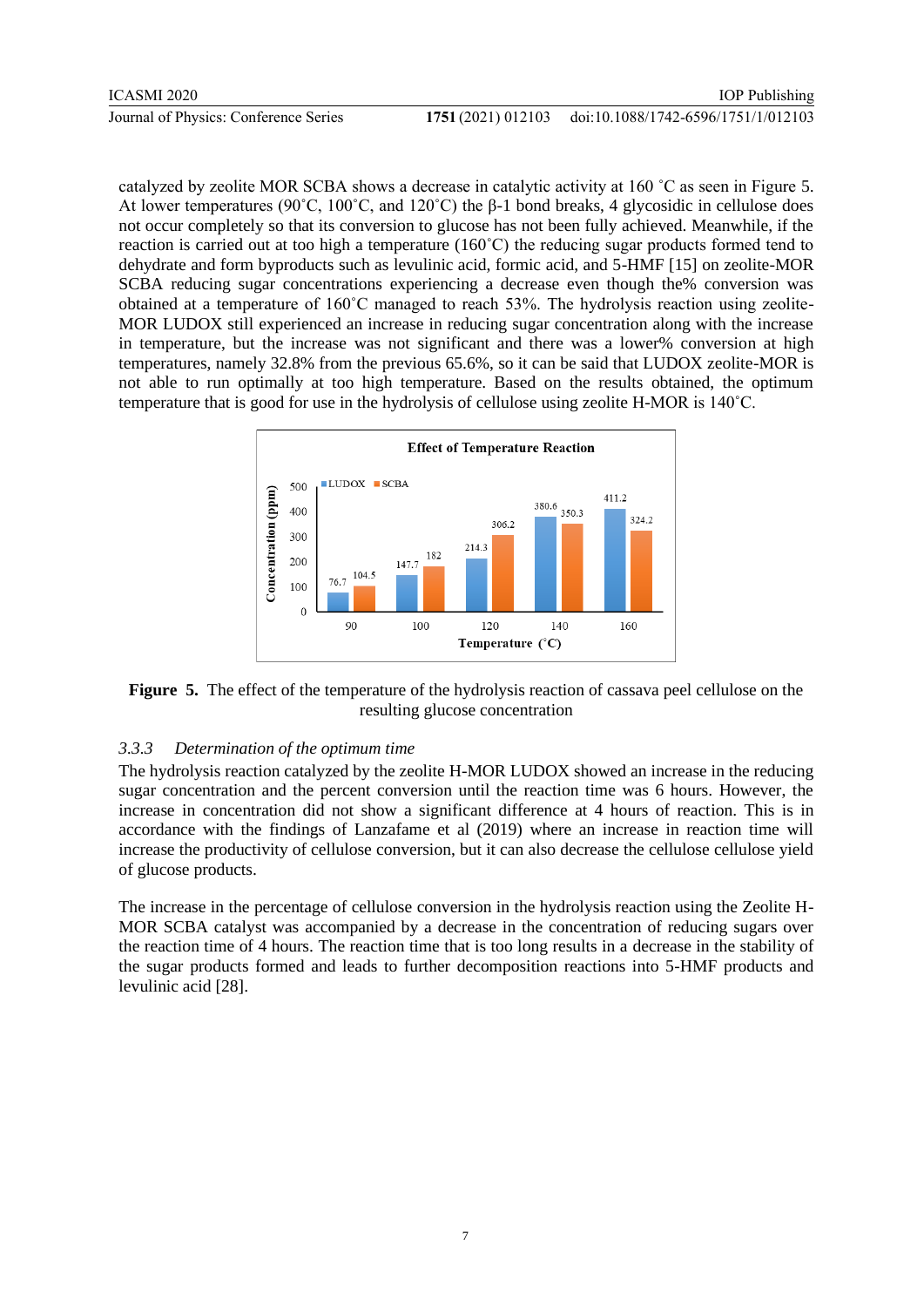doi:10.1088/1742-6596/1751/1/012103





#### *3.3.4 Determination of the optimum amount of catalyst*

In determining the optimum amount of catalyst, 0.05 g cellulose is mixed with 0.03 g; 0.05 g; and 0.1 g of catalyst so that the catalyst / cellulose ratio is (0.6: 1); (1: 1); and (2: 1). The hydrolysis reaction catalyzed by zeolite H-MOR SCBA produces optimum glucose when using a catalyst as much as 0.05 g (the ratio of catalyst to cellulose is 1: 1). Meanwhile, the hydrolysis reaction catalyzed by zeolite H-MOR (Ludox) showed a decrease in catalytic activity with an increase in the amount of catalyst (figure 7). However, the resulting activity is lower when compared to the use of the H-MOR catalyst from SCBA.

Increasing the amount of catalyst does not lead to a relevant increase in the contact area [29]. Basically, the excess zeolite will cover the first zeolite layer which has previously been in contact with cellulose fibers. Likewise with the glucose units that are formed which in turn, in the presence of excess zeolite can catalyze further transformation of the glucose units. The differences in catalytic activity possessed by LUDOX H-MOR zeolites and SCBA H-MOR zeolites can occur from many factors, especially from the interaction between catalyst and cellulose which is influenced by the morphology and surface area of the catalyst, causing differences in the ratio of cellulose and the optimum catalyst used.



**Figure 7.** The effect of the amount of catalyst on the hydrolysis reaction of cassava peel cellulose on the resulting glucose concentration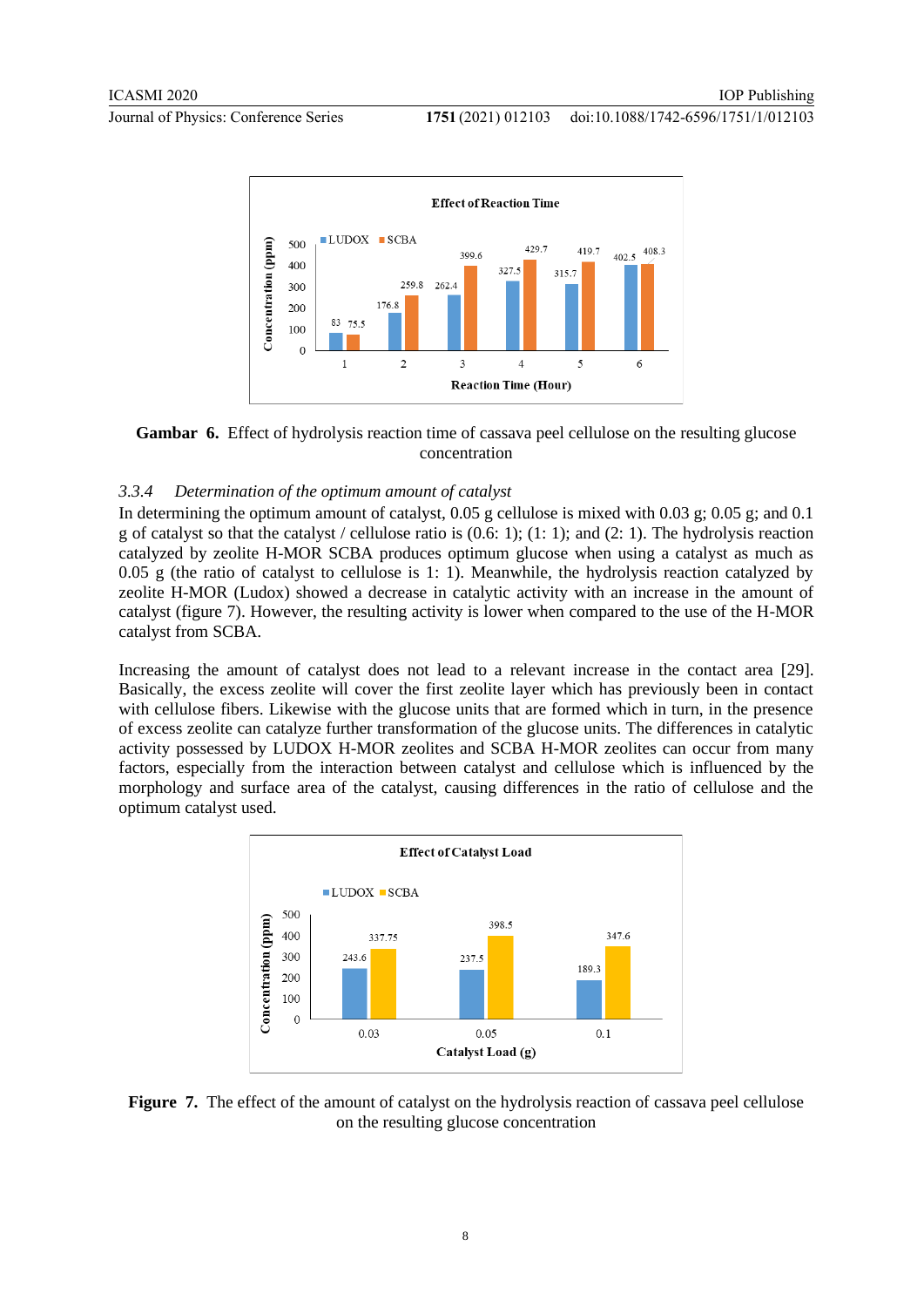# **4. Conclusion**

The results showed that zeolite-MOR SCBA has been successfully synthesized using aluminosilicate sources derived from bagasse ash. The hierarchical pore H-MOR zeolite catalyst based on commercial silica LUDOX and SCBA silica has good catalytic activity in the cellulose hydrolysis reaction with optimum conditions obtained at  $140^{\circ}$ C for 4 hours with a catalyst and cellulose ratio of 1: 1.

# **5. Daftar Pustaka**

- [1] Central Bureau of Statistics (BPS). 2016. Agricultural Commodities, Food Crops Sub-Sector Center for Agricultural Data and Information Systems. Ministry of Agriculture. Jakarta
- [2] Abidin Z, Saraswati E dan Naid T 2014. Bioethanol Production from Waste of the Cassava Peel (*Manihot esculenta*) by Acid Hydrolysis and Fermentation Process *Int.J. PharmTech Res.* **6** 1209-12
- [3] Sundarram A and Murty TPK 2014 α-amylase Production and Application: A Review *J. App and Environmental Microbiology* **2** 166-175
- [4] Galadima A and Oki M 2019 Zeolite Catalyst Design for The Conversion of Glucose to Furans and Other Renewable Fuels. *Fuel* **258** 11581151
- [5] Khalil U and Muraza O 2016. Microwave-Assited Hydrothermal Synthesis of Mordenite Zeolite : Optimization of Synthesis Parameters. *Microporous and Mesoporous Material.* **232** 211-217
- [6] Kanpichcha I, Woranart J, Navadol L dan Chularat S 2018. Selective Conversion of Cassava Mash to Glucose Using Solid Acid Catalysts by Sequential Solid State Mix-milling Reaction And Thermo-Hydrolysis *Energy* **149** 827-847
- [7] Grande P M and de Maria P D 2012 Enzymatic Hydrolysis of Microcristalline Cellulose in Concentrated Seawater *Bioresource Technology* **104** 799-802
- [8] Zhao X C, Wang J, Chen C M, Huang Y Q, Wang A Q dan Zhang T 2014 Graphene Oxide for Cellulose Hydrolysis *Chemical Communications Royal Society of Chemistry* **50** 3439-42
- [9] Huang Y B and Yao F 2013 Hydorlysis of Cellulose to Glucose by Solid Acid Catalysts: Review *Green Chemistry* **15** 1095-1111
- [10] Onda A, Takafumi O dan Kazumichi Y 2008 Selective Hydrolysis of Cellulose into Glucose Over Solid Acid Catalyst *Green Chemistry* **10** 1033-1037
- [11] Rilyanti M, Mukti R R, Kadja, Ogura M, Nur H, Eng-Poh Ng, and Ismunandar. 2016. On The Drastic Reduction of Organic Structure Directing Agent in The Steam-Assisted Crystallization of Zeolite With Hierarchical Porosity. *Microporous and Mesoporous* Materials **230** 30-38
- [12] Ruscher C H, Salman N, Buhl J and Lutz C W 2006 Relation Between Growth Size and Chemical Composition of X and Y Type Zeolites *Microporous And Mesoporous Materials* **1** 309-311
- [13] Wang Y, Jianjun S, Nathan C, Baxter Guan-Tsern K and Shengnian W 2017 Synthesis of Hierarchical ZSM-5 Zeolites by Solid-State Crystallization and Their Catalytic Properties. *Journal of Catalysis* **349** 53–65
- [14] Byrapa K and Suresh Kumar B V 2007Characterization of Zeolites by Infrared Spectroscopy *Asian Journal Chemistry* **19** 4933-35
- [15] Zhao N, Cheng Q, Lyu S, Guo L, Tian Y, Ding T, Xu J, Ma X, Li X 2019 Promoting Dimethyl Ether Carbonylation over Hot-Water Pretreated H-Mordenite *Catalysis Today* **10** 1–30
- [16] Moises M P, Cleiser T P S, Meneguin J G, Girotto E M and Radovanoic E 2013 Synthesis of Zeolit NaA from Sugarcane Bagasse Ash. *Materials Letters* **108** 243–246
- [17] Chen Y H, Han D M, Hong-Xia C dan Qiang Z 2019 Synthesis of ZSM-5 via organotemplate-free and *dry gel* conversion methode: Invesitgating the effects of